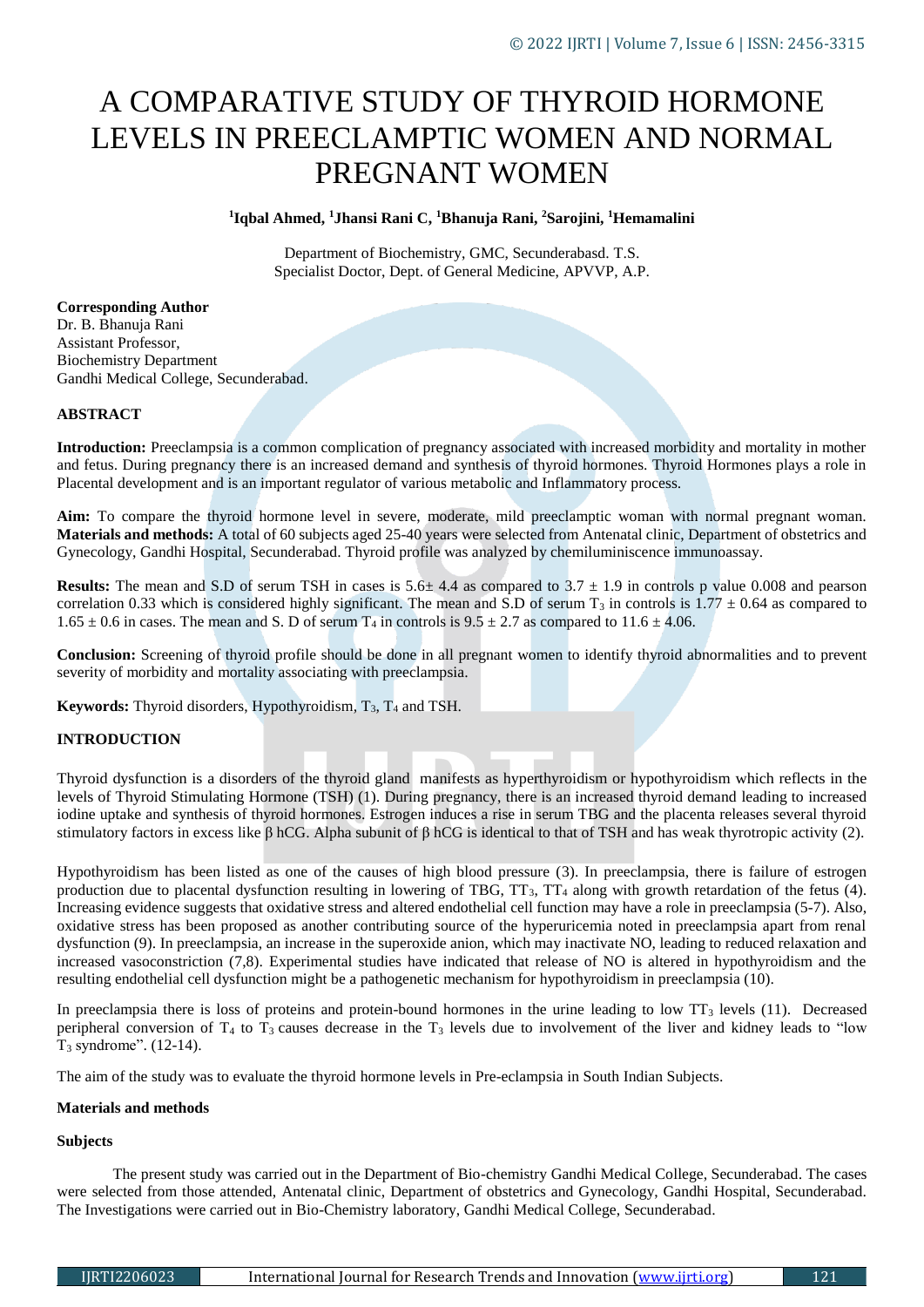#### **Design**

The total number of subjects included in the study was 60 and divided into two groups. Group Ι consists of 30 patients with pre-eclampsia as cases, while Group-II consists of 30 healthy pregnant of age matched as controls. This is a case control study.

## **Criteria for Selection**

 All cases of preeclamptic patients, age matched healthy pregnant as controls attending OBG department are included in the study. Pregnant patient with eclampsia, Anemia, Diabetes mellitus, Essential hypertension, Renal insufficiency, cardiovascular disease, Hypothyroidism and those who are on Systemic drug therapy such as thyroxin, antithyroid drugs, glucocorticoids are excluded from the study.

## **Blood Sample Collection**

5ml venous blood sample was obtained from every volunteer into plain tubes (BD vacutainer system). All the blood samples were immediately carried to the Biochemistry Laboratory and centrifuged at 3000rpm for 10 minutes. Urine sample also collected in sterile container and centrifuged.

The following parameters are analyzed:

Thyroid profile - CLIA by Siemens Advia Centaur fully automated  $(T_3, T_4$  and TSH) immuno analyzer machine

Renal profile -Beckman Coulter analyzer AU 5800. (Blood urea, serum Uric acid)

Total Proteins, Serum Albumin - Beckman Coulter AU 5800

## **Ethics approval**

 The study protocol was reviewed and approved by the Institutional Ethics committee, at Gandhi Medical College, Secunderabad, 2019, and written informed consent form was obtained from all participants.

## **RESULTS**

 The total number of subjects included in the study was 60 and divided into two groups. Group Ι consists 30 patients with pre-eclampsia as cases, while Group-ΙΙ consists consists of 30 healthy pregnant of age matched as controls. The mean and S.D of serum TSH in cases is  $5.6\pm 4.4$  as compared to  $3.7\pm 1.9$  in controls p value 0.008 and Pearson correlation 0.33 which is considered highly significant. [Table 1] The mean and S.D of serum T<sub>3</sub> in controls is  $1.77 \pm 0.64$  as compared to  $1.65 \pm 0.6$  in cases p value 0.01 and Pearson correlation 0.9 which is considered highly significant. The mean and S. D of serum  $T_4$  in controls is 9.5  $\pm$  2.7 as compared to  $11.6 \pm 4.06$  p value 0.02 and Pearson correlation 0.4 which is considered highly significant. The mean and S.D of serum Total proteins in controls is  $6.2 \pm 0.6$  as compared to  $5.6 \pm 0.6$  in cases. The mean and S.D of serum Sr Albumin in controls is  $3 \pm 0.4$  as compared to  $2.9 \pm 0.3$  in cases. There is no significant variation in the levels of the mean and S.D of Hb, Total Bilirubin, Sr Creatinine, Bl Urea, Uric Acid in controls as compared in cases. (Table-2, Fig 1&2).

 **Table 1:** Comparisons of T3, T4, TSH in Pre eclampsia and Normal Pregnant Women

|                       |             | T <sub>3</sub> | T <sub>4</sub> | <b>TSH</b> |
|-----------------------|-------------|----------------|----------------|------------|
|                       |             |                |                |            |
| NORMAL PREGNANT WOMEN | <b>MEAN</b> | 1.77           | 9.5            | 3.7        |
|                       | S D         | 0.64           | 2.7            | 1.9        |
| PRE-ECLAMPSIA         | <b>MEAN</b> | 1.65           | 11.6           | 5.6        |
|                       | S D         | 0.6            | 4.06           | 4.4        |
| P Value               |             | 0.01           | 0.002          | 0.008      |
|                       |             | 0.9            | 0.4            | 0.33       |
| Pearson Correlation   |             |                |                |            |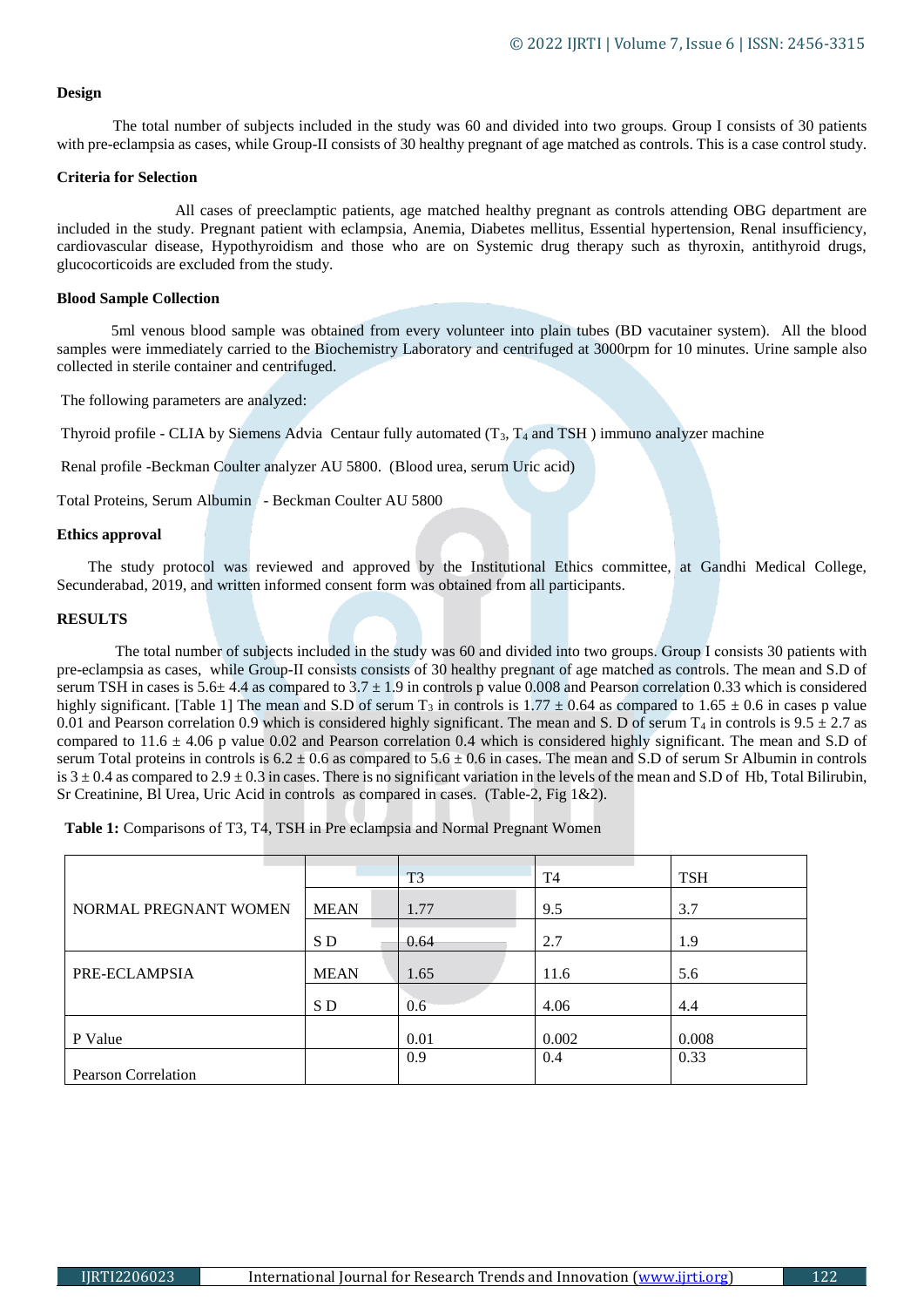|                                  |             | Hb   | T Protein | Sr Albumin | l T bilirubin | <b>Sr Creatinine</b> | <b>Bl</b> Urea | <b>UA</b> |
|----------------------------------|-------------|------|-----------|------------|---------------|----------------------|----------------|-----------|
| <b>NORMAL</b><br><b>PREGNANT</b> | <b>MEAN</b> |      |           |            |               |                      |                |           |
| <b>WOMEN</b>                     |             | 11.1 | 6.2       |            | 0.5           | 0.68                 | 25.2           | 4.6       |
|                                  | <b>SD</b>   | 1.1  | 0.6       | 0.4        | 0.2           | 0.2                  | 12.6           | 0.89      |
| PRE-                             | <b>MEAN</b> |      |           |            |               |                      |                |           |
| <b>ECLAMPSIA</b>                 |             | 9.5  | 5.6       | 2.9        | 0.6           | 0.7                  | 23.6           | 5.9       |
|                                  | <b>SD</b>   |      | 0.6       | 0.3        | 0.19          | 0.4                  | 12.9           | 1.9       |

**Table 2:** Comparisons of Hb, Total Protein, Sr Albumin, T Bilirubin, Sr Creatinine, Bl Urea, UA in Preeclampsia and Normal Pregnant Women

**Figure 1**: Comparisons of FBS, T3, T4, TSH, Hb, Total Protein, Sr Albumin, T Bilirubin, Sr Creatinine, Bl Urea, UA in Preeclampsia and Normal Pregnant Women



**Figure 2**: Comparisons of TSH, Total Protein, Sr Albumin, in Preeclampsia and Normal Pregnant Women

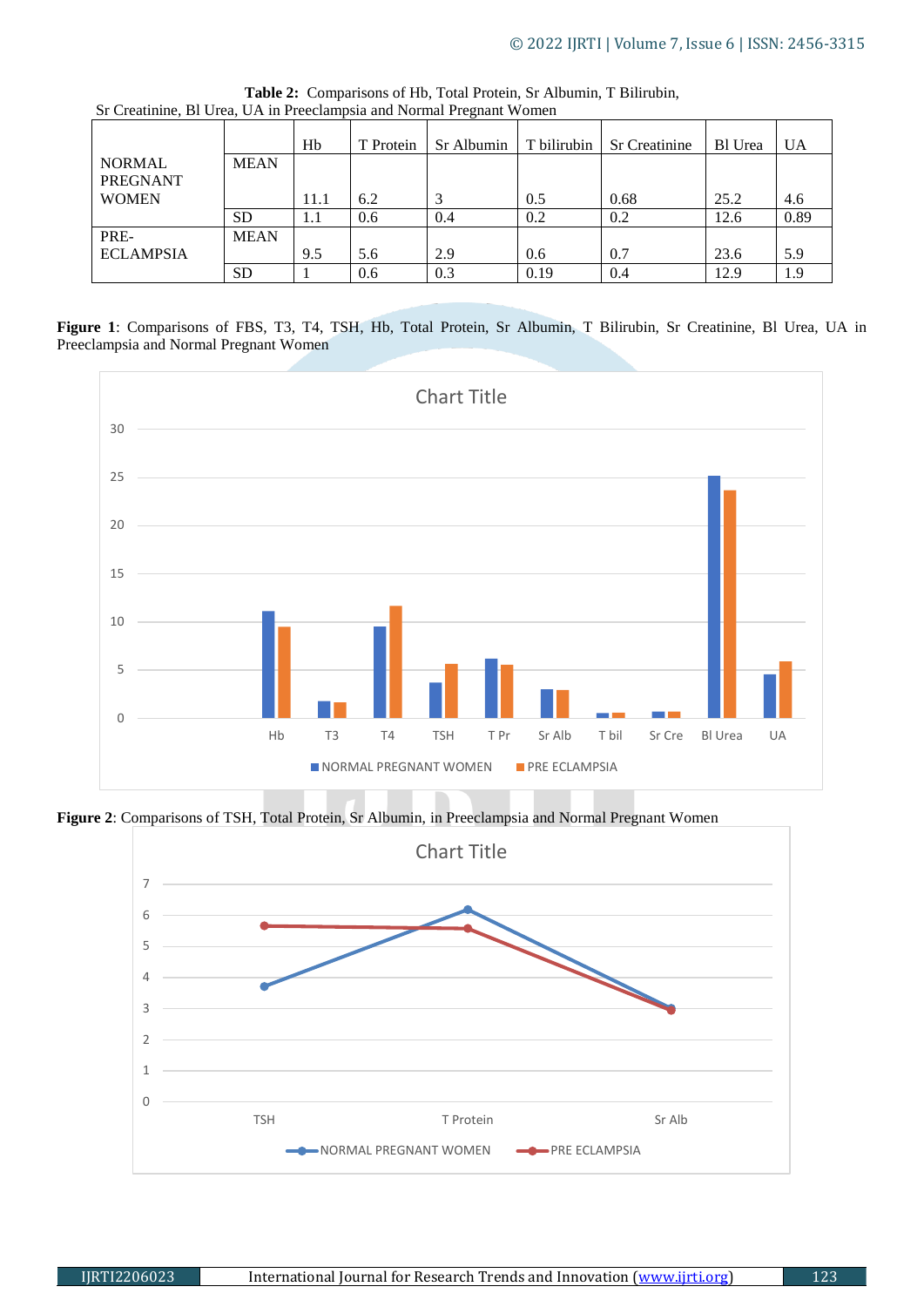## **DISCUSSION:**

Preeclampsia is a major public health problem due to its frequency as well as its related maternal and perinatal morbidity and mortality, with a prevalence of 4.6% among pregnant women worldwide [\[15\]](https://bmcpregnancychildbirth.biomedcentral.com/articles/10.1186/s12884-020-2805-6#ref-CR1). It is not only associated with adverse pregnant outcomes, but also contribute to higher risk of cardiovascular diseases, renal failure, type 2 diabetes mellitus, hypothyroidism and cognitive defects in future [16]. Furthermore, children born from preeclamptic pregnancies are more prone to hypertension, insulin resistance and diabetes mellitus, neurological complications, stroke, and mental disorders in their later lives [16].

 Thyroid dysfunction is common among pregnant women. In the present study the levels of TSH in the preeclamptic pregnancies is higher  $5.6 \pm 4.4$  as compared to  $3.7 \pm 1.9$  in normal pregnancies with p value 0.008 and Pearson correlation 0.33 which is considered highly significant, which is correlated with the study of Divya sardana Smitha nanda et al. With due regard to the negative impacts of preeclampsia on pregnancy, any change may be important. Damage of endothelial cells and vasospasm are major pathologies during preeclampsia and eclampsia. Human gestation is dependent upon at least three temporally different vascular processes: (a) adequate uterine angiogenesis at the time of implantation, (b) development and expansion of the placental-villous-vasculature soon after implantation and (c) remodeling of the maternal uterine circulation near the maternal–fetal interface [\(17\)](https://www.ncbi.nlm.nih.gov/pmc/articles/PMC4154275/#R04).

 Consequently, it is possible that the disruption of these early vascular events may contribute to the pathology of conditions like preeclampsia or intra uterine growth retardation of the fetus. Endothelial activation/dysfunction is a central pathogenic feature in women with preeclampsia, which is a multiple system disorder during human pregnancy (18-19). Increased circulating VEGER-1 concentration in preeclamptic women were associated with decreased circulating levels of free VEGF and PIGF, leading to an anti-angiogenic state and causing endothelial cell dysfunction (20-22).

 There is strong evidence that TSH can act as a tissue specific angiogenesis in physiological and pathological conditions. Thus, increased levels of VEGF and TSH protein correlated with each other. TSH up regulates VEGF expression in vivo and vitro (23).

 Khadem study does not support the hypothesis that changes TSH levels could be a possible etiology of preeclampsia (24), which is not correlated with the present study. Thyroid dysfunction can be associated with proteinuria, which is known [25] to result in increased excretion of thyroxine and thyroid-binding globulins. Rare cases, have been reported [26,27] where proteinuria is severe enough to result in losses of thyroid-binding globulins and thyroxine that cannot be compensated by the body.

 It can be suggested that women who develop preeclampsia are more likely to have lower normal limits of thyroid function. Study of maternal thyroid function and detection of lower normal limits in pregnant women may concern us about development of preeclampsia.

## **CONCLUSION:**

 Hypothyroidism may be a modifiable risk factor for preeclampsia. Thyroid screening early in pregnancy may be helpful in predicting the occurrence of preeclampsia and timely thyroid hormone administration can reduce the maternal and perinatal morbidity and mortality associated with preeclampsia. Failure to recognize the presence of abnormal thyroid function may be a primary cause of poor management of Pre-eclampsia.

#### **ACKNOWLEDGEMENTS**

 I am grateful to my parents for rendering their moral support and co-operation during my study and in the preparation of the Original Article. I thank all the staff members of the department and 24 hrs Biochemistry labs, Gandhi Medical College, Secunderabad their co-operation during my study.

# **CONFLICT OF INTEREST**: Nil.

**FUNDING**: None.

# **REFERENCES**

1. [Tunbridge WM,](https://www.ncbi.nlm.nih.gov/pubmed/?term=Tunbridge%20WM%5BAuthor%5D&cauthor=true&cauthor_uid=598014) [Evered DC,](https://www.ncbi.nlm.nih.gov/pubmed/?term=Evered%20DC%5BAuthor%5D&cauthor=true&cauthor_uid=598014) [Hall R,](https://www.ncbi.nlm.nih.gov/pubmed/?term=Hall%20R%5BAuthor%5D&cauthor=true&cauthor_uid=598014) [Appleton D,](https://www.ncbi.nlm.nih.gov/pubmed/?term=Appleton%20D%5BAuthor%5D&cauthor=true&cauthor_uid=598014) [Brewis M,](https://www.ncbi.nlm.nih.gov/pubmed/?term=Brewis%20M%5BAuthor%5D&cauthor=true&cauthor_uid=598014) [Clark F,](https://www.ncbi.nlm.nih.gov/pubmed/?term=Clark%20F%5BAuthor%5D&cauthor=true&cauthor_uid=598014) [Evans JG,](https://www.ncbi.nlm.nih.gov/pubmed/?term=Evans%20JG%5BAuthor%5D&cauthor=true&cauthor_uid=598014) [Young E,](https://www.ncbi.nlm.nih.gov/pubmed/?term=Young%20E%5BAuthor%5D&cauthor=true&cauthor_uid=598014) [Bird T,](https://www.ncbi.nlm.nih.gov/pubmed/?term=Bird%20T%5BAuthor%5D&cauthor=true&cauthor_uid=598014) [Smith PA.](https://www.ncbi.nlm.nih.gov/pubmed/?term=Smith%20PA%5BAuthor%5D&cauthor=true&cauthor_uid=598014) The spectrum of thyroid disease in a community: the Whickham survey. [Clin Endocrinol \(Oxf\).](https://www.ncbi.nlm.nih.gov/pubmed/598014) 1977 Dec;7(6):481-93.

2. Brent GA. Maternal thyroid function: interpretation of thyroid function tests in pregnancy. Clin Obstet Gynecology. 1997;40:3–15.

3. Endo T, Komiya I, Tsukui T. Reevaluation of a possible high incidence of hypertensive in hypothyroid patients. Am Heart J. 1979;98:684–8

4. Kaye E, Sahin Y, Ozkececi Z, Pasaoglu H. Relation between birth weight and thyroid function in preeclampsiaeclampsia. Gynecol Obstet invest. 1994;37:30–3.

5. Kharb S, Gulati N, Singh V, Singh GP. Lipid peroxidation and vitamin E levels in preeclampsia. Gynecol Obstet Invest. 1998;46:238–40.

6. Kharb S. Total free radical trapping antioxidant potential in preeclampsia. Int J Gynecol Obstet. 2000;69:23–6.

7. Kumar CA, Das UN. Lipid peroxides, anti-oxidants and nitric oxide in patients with preeclampsia and essential hypertension. Med Sci Monitor. 2000;6:901–7.